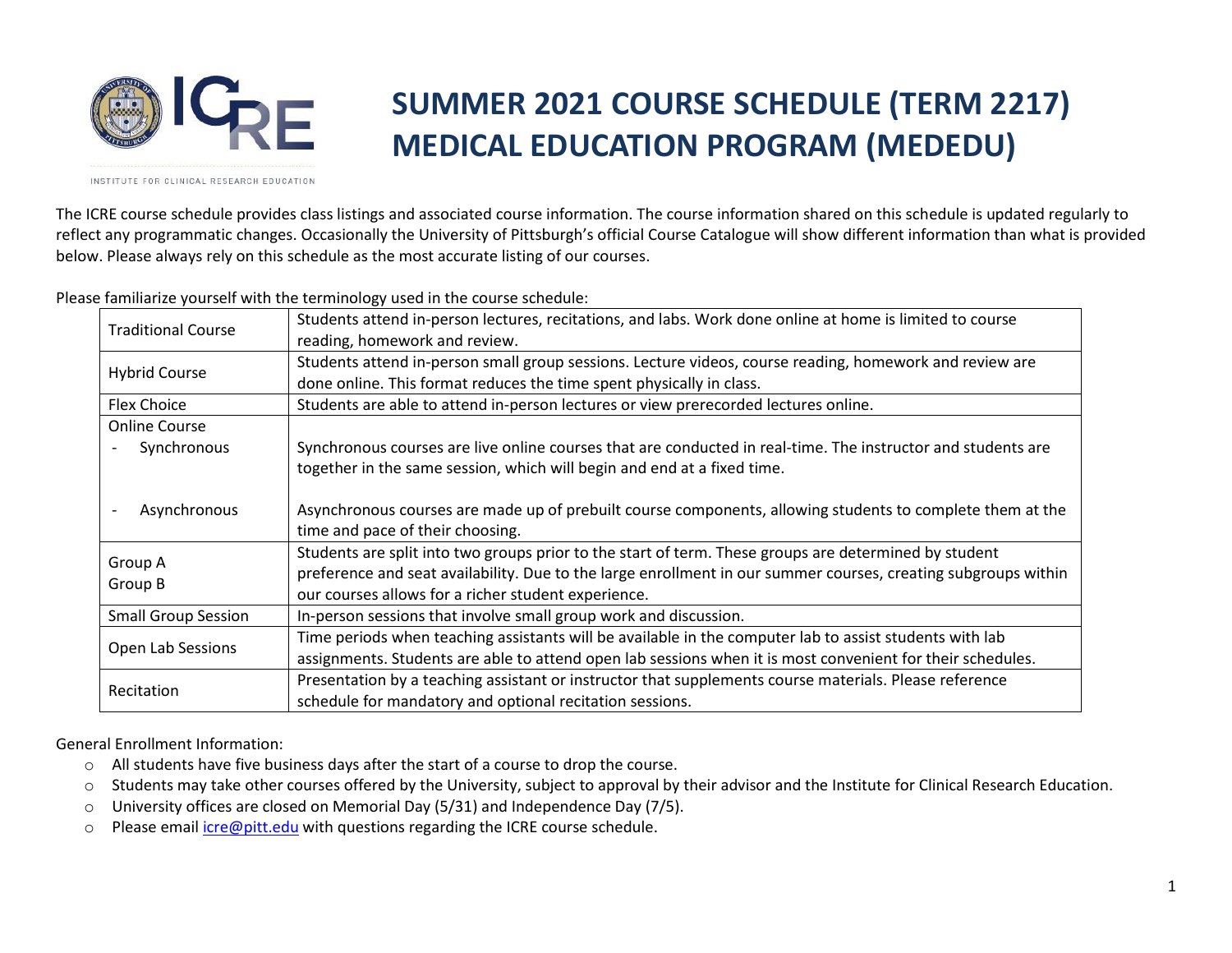| <b>Format</b>         | <b>Class</b><br><b>Number</b> | Subject /<br><b>Catalog</b><br><b>Number</b> | <b>Course Title</b>                            | <b>Course Format and Days / Time</b>                                                                                                                                                                                                               |                                                                                              | Room /<br><b>Building</b> | Instructor(s)                                              | <b>Credits</b> |
|-----------------------|-------------------------------|----------------------------------------------|------------------------------------------------|----------------------------------------------------------------------------------------------------------------------------------------------------------------------------------------------------------------------------------------------------|----------------------------------------------------------------------------------------------|---------------------------|------------------------------------------------------------|----------------|
| Online<br>Synchronous | 16482                         | MEDEDU<br>2005                               | Computer<br>Methods in<br>Clinical<br>Research | <b>Introductory Session</b><br>July 1<br><b>Group A</b><br>$9:00$ AM $- 12:00$ PM<br><b>Group B</b><br>12:00 PM - 3:00 PM<br><b>Group C</b><br>$3:00$ PM $-6:00$ PM                                                                                | <b>Open Lab Sessions</b><br>July 2, 6, and 7<br>$1:00$ PM $-5:00$ PM                         | Online                    | Scott Rothenberger                                         | $\mathbf{1}$   |
| Online<br>Synchronous | 16485                         | MEDEDU<br>2010                               | Clinical<br>Research<br>Methods                | <b>Small Group</b><br><b>Sessions</b><br>$M,W,F^*$<br>July 2 - August 20<br><b>Group A</b><br>10:30 AM - 11:30<br>AM<br><b>Group B</b><br>11:45 AM - 12:45 PM<br>*schedule will rotate<br>between days. Check<br>extended schedule for<br>details. | <b>Combined Recitation</b><br>(optional)<br>W<br>July 7 - August 18<br>$1:00$ PM $- 2:00$ PM | Online                    | Kathleen McTigue<br><b>Kenneth Smith</b><br>Gretchen White | $\overline{3}$ |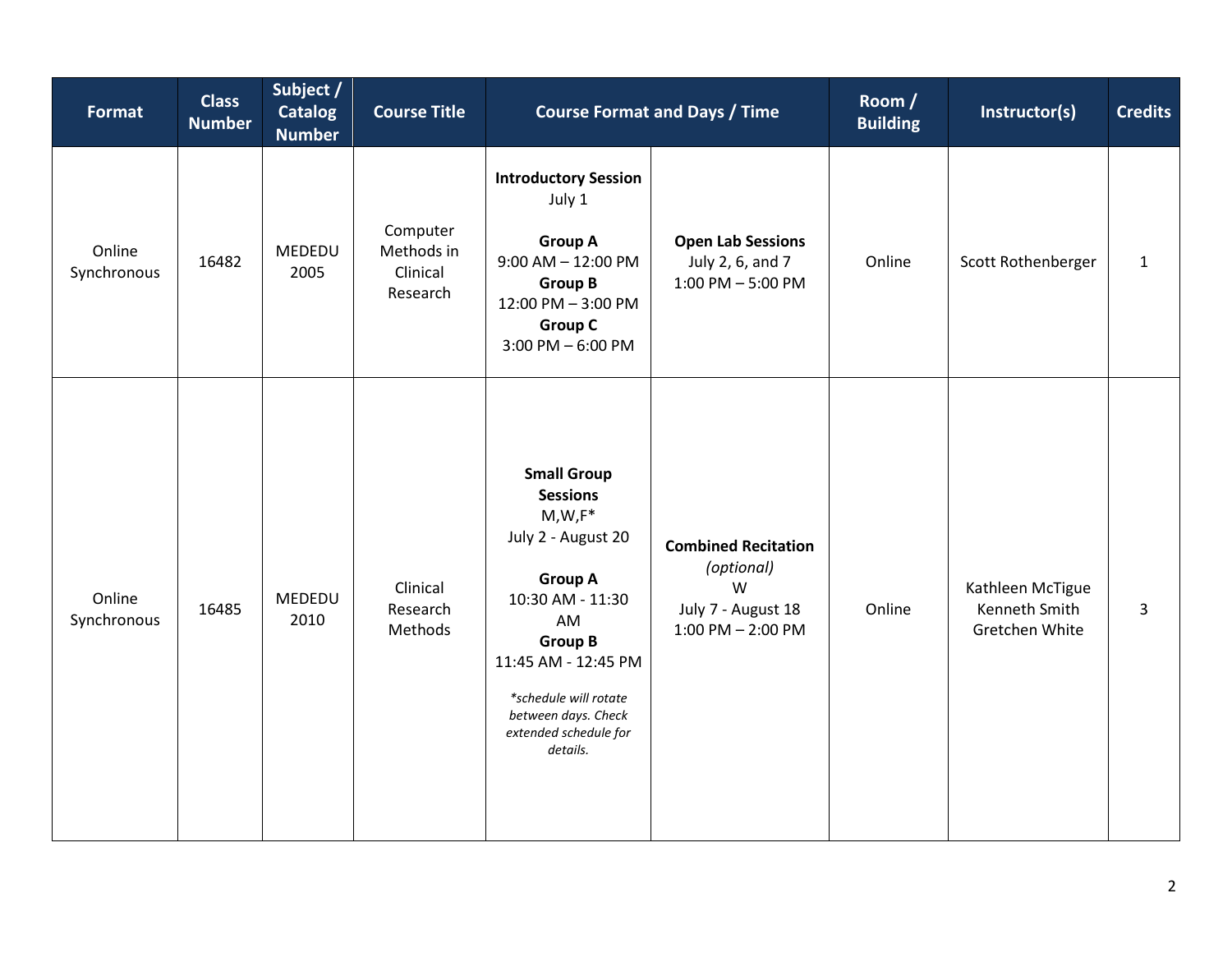| <b>Format</b>         | <b>Class</b><br><b>Number</b> | Subject /<br><b>Catalog</b><br><b>Number</b> | <b>Course Title</b>                    | <b>Course Format and Days / Time</b>                                                                                                                                                               |                                                                                                                                   | Room /<br><b>Building</b> | Instructor(s)                        | <b>Credits</b> |
|-----------------------|-------------------------------|----------------------------------------------|----------------------------------------|----------------------------------------------------------------------------------------------------------------------------------------------------------------------------------------------------|-----------------------------------------------------------------------------------------------------------------------------------|---------------------------|--------------------------------------|----------------|
| Online<br>Synchronous | 16483                         | MEDEDU<br>2020                               | <b>Biostatistics</b>                   | <b>Lectures</b><br>M,W,F<br>July 2 - August 20<br>$8:30$ AM $- 10:00$ AM                                                                                                                           | <b>Recitation</b><br>Tu, Th<br>July 6 - August 19<br><b>Group A</b><br>11:30 AM - 12:30 PM<br><b>Group B</b><br>1:30 PM - 2:30 PM | Online                    | Joyce Chang<br>Jonathan Yabes        | 4              |
|                       |                               |                                              |                                        |                                                                                                                                                                                                    | <b>Open Lab Sessions</b><br>M<br>July 12 - August 16<br>$2:00$ PM $-5:00$ PM                                                      |                           |                                      |                |
| Online<br>Synchronous | 16472                         | <b>MEDEDU</b><br>2040                        | Measurement in<br>Clinical<br>Research | <b>First Session</b><br>F<br>July 2<br>$1:00$ PM $-3:00$ PM<br><b>Sessions</b><br>Th<br>July 8 - August 12<br>$8:30$ AM $- 10:00$ AM<br><b>Final Exam</b><br>Th<br>August 19<br>8:30 AM - 10:30 AM |                                                                                                                                   | Online                    | Galen Switzer                        | $\mathbf{1}$   |
| Other                 | 16436                         | MEDEDU<br>2080                               | Master's Thesis<br>Research*           | Please see instructor.                                                                                                                                                                             |                                                                                                                                   |                           | Carla Spagnoletti                    | $1 - 3$        |
| Online<br>Synchronous | 17860                         | MEDEDU<br>2120                               | Professional<br>Development            | M, W<br>$3:00$ PM $-5:00$ PM<br>May 10 - June 7<br>No class 5/31                                                                                                                                   |                                                                                                                                   | Online                    | Gabriella Gosman,<br>Erika Friehling | $\mathbf{1}$   |